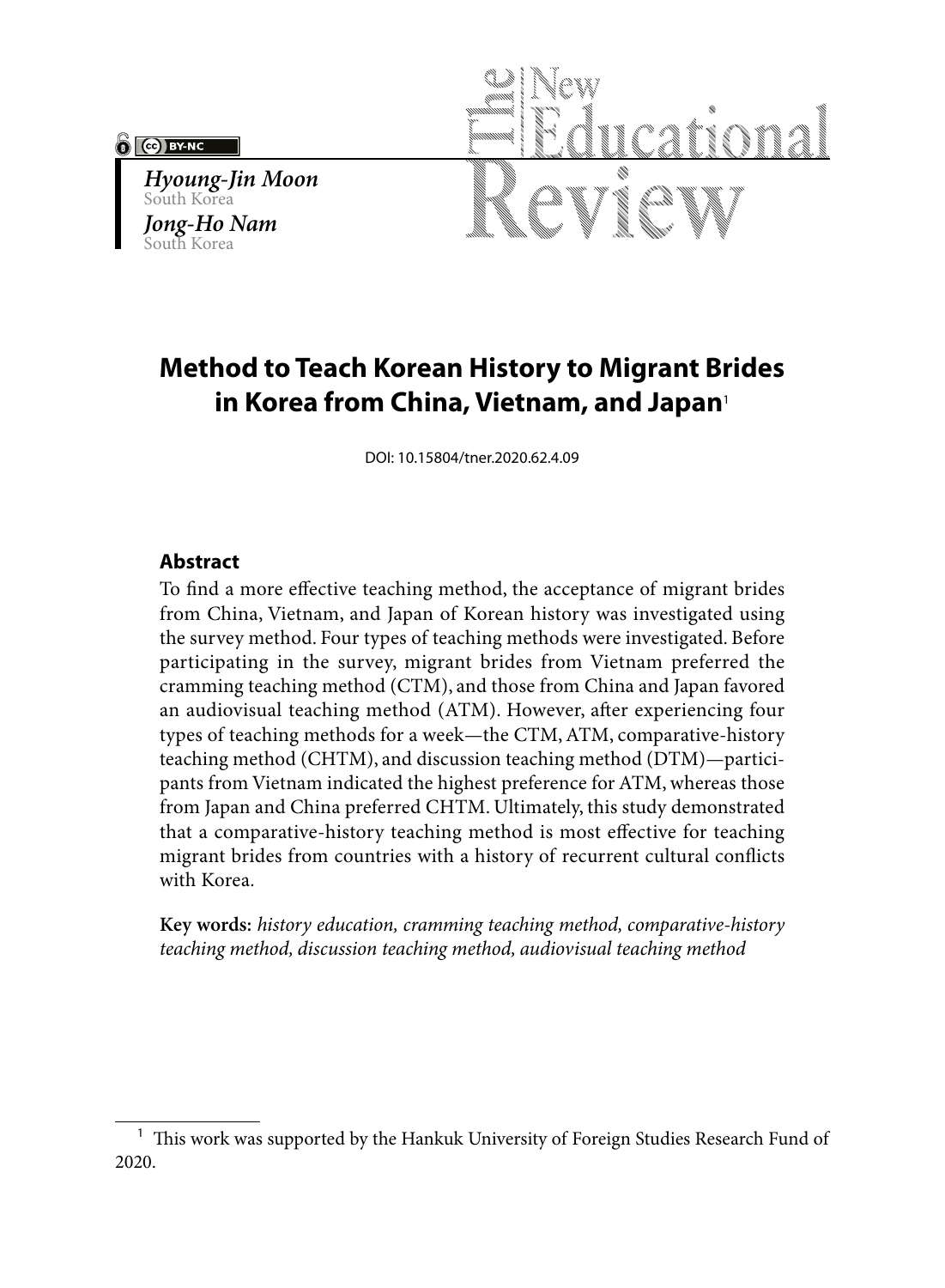#### **Introduction**

The number of migrant brides coming to Korea is increasing. While there were 82,828 of such women in 2006, this figure increased to 107,799 in 2008 and 137,094 in 2020 (2019 Annual Report on Korea Immigration Service, Ministry of Justice). Regarding their country of origin, China takes the lead, followed by Vietnam and Japan. For their region of residence, 53% live in the capital area of Seoul and Gyeonggi-do, and the rest in provincial areas (e.g., Chungcheong, Jeolla, and Gyeongsang).

Fervor for education began to sweep across Korea in the 1980s. The generation of parents who did not receive a proper education was highly dedicated and determined to ensure the education of their own sons and daughters. Incidentally, female students who left home to attend school in Seoul also found employment in the capital city and settled there after graduation, which made it difficult for the unmarried men in rural areas to find future spouses. As a result, there was a large number of unmarried men in Korea's rural regions, creating a grave social issue. In response, local governments launched a large-scale campaign to marry off these unmarried men (Yonhap News Agency, 2011–10–19). International marriage swiftly flourished because of the coinciding interest of women who admired the Korean culture and hoped to move there. Moreover, local governments welcomed them to pair with unmarried local men and revitalize the collapsing rural areas.

Among neighboring countries, Koreans preferred women from countries that shared the Confucian culture (Hwang, 2002), namely China and Japan in East Asia and Vietnam in Southeast Asia. Among the women from the three countries, the Korean-Chinese from China were particularly preferred because they were able to better communicate and shared similar customs, since their parents, as emigrants from Korea, were from the same ethnic group (Lee, 1994; Han & Gwon, 1994). In short, there was an element of convenience when living with these women. Similarly, women from Vietnam were also favored as brides because of shared Confucian customs like obedience to parents and showing respect towards men. Likewise, Korean men also liked Japanese women, who are seen as submissive and are from the same cultural sphere.

 Given the aforementioned, what are the lives of these migrant brides like in Korea? Are their relations with Koreans amicable? Historically, Korea has experienced small and large clashes and conflicts with neighboring countries, and Koreans still harbor lingering resentment against people from these places. Nevertheless, women from these countries marry into Korea because of the shared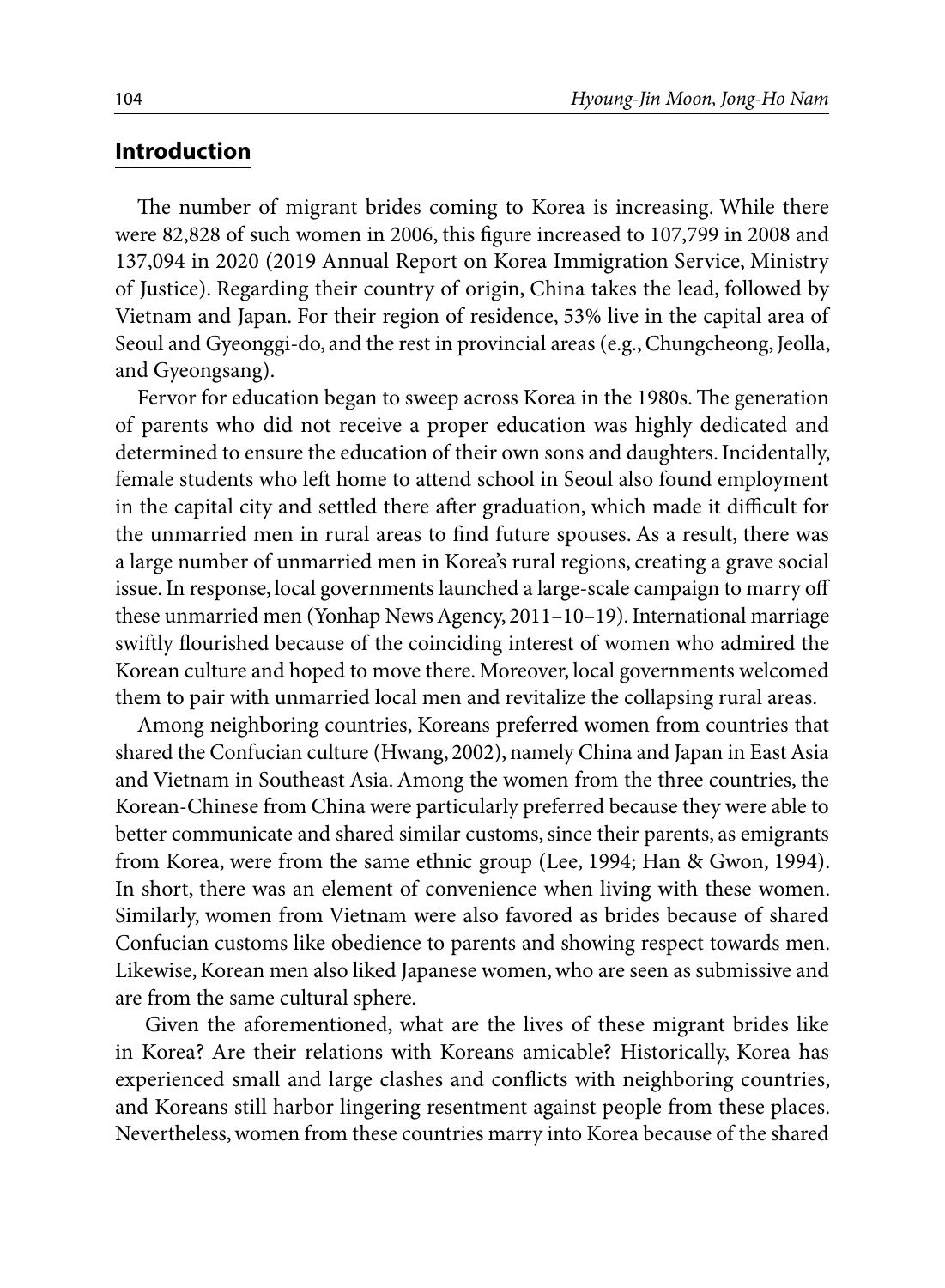Confucian culture. In a multicultural household, this historic problem is not something of the past, but persists into the present.

Evidently, the historical problem is becoming an important factor affecting the lives of migrant brides. In other words, sharing historical recognition with Koreans not only affects their relationship with their husbands and parents-in-law, but is also vital to their coexistence with other Koreans. Nevertheless, there is yet to be systematic history education targeted towards migrant brides in Korea. In reality, neither a specialized history textbook directed toward them nor an established systematic teaching method exists. Currently, education fails to explain how to resolve conflicts that arise between previously learned history education from home countries and Korean history education taught upon arrival.

Awareness of this problem was the starting point of this study. Sharing the same historical recognition as Koreans is an important factor in terms of leading a smooth life in Korea. For this reason, this study examined the Korean history recognition of women from the three countries that married most into Korea (China, Vietnam, and Japan) and proposed the most effective method to teach it. A quantitative survey was conducted, followed by a qualitative survey through in-depth interviews to reach a well-rounded conclusion. To identify the most effective teaching method, four teaching methods were tested on the three groups, which were divided by country of origin.

# **Research and methodology**

There were two parts to this study. First, quantitative and qualitative surveys were conducted over a 14-day period starting on December 1, 2019. Second, another survey was conducted to investigate changes after giving lectures that employed the four teaching methods for a week. The survey participants were 99 migrant brides in Korea, who came from China, Vietnam, and Japan. To be consistent with the number of participants per country, 33 were selected from each group.

 In total, 90 samples were used in the analysis. Nine surveys were excluded, as they were deemed undependable or problematic. The quantitative survey consisted of 10 items in total (general history, religion, and interrelations). For the qualitative survey, 15 women – 5 from each country – were selected for the in-depth interviews. To identify an effective teaching method, the migrant brides were given lectures using four teaching method types for a week: the cramming teaching method (CTM), audiovisual teaching method (ATM), comparative-history teaching method (CHTM), and discussion teaching method (DTM). They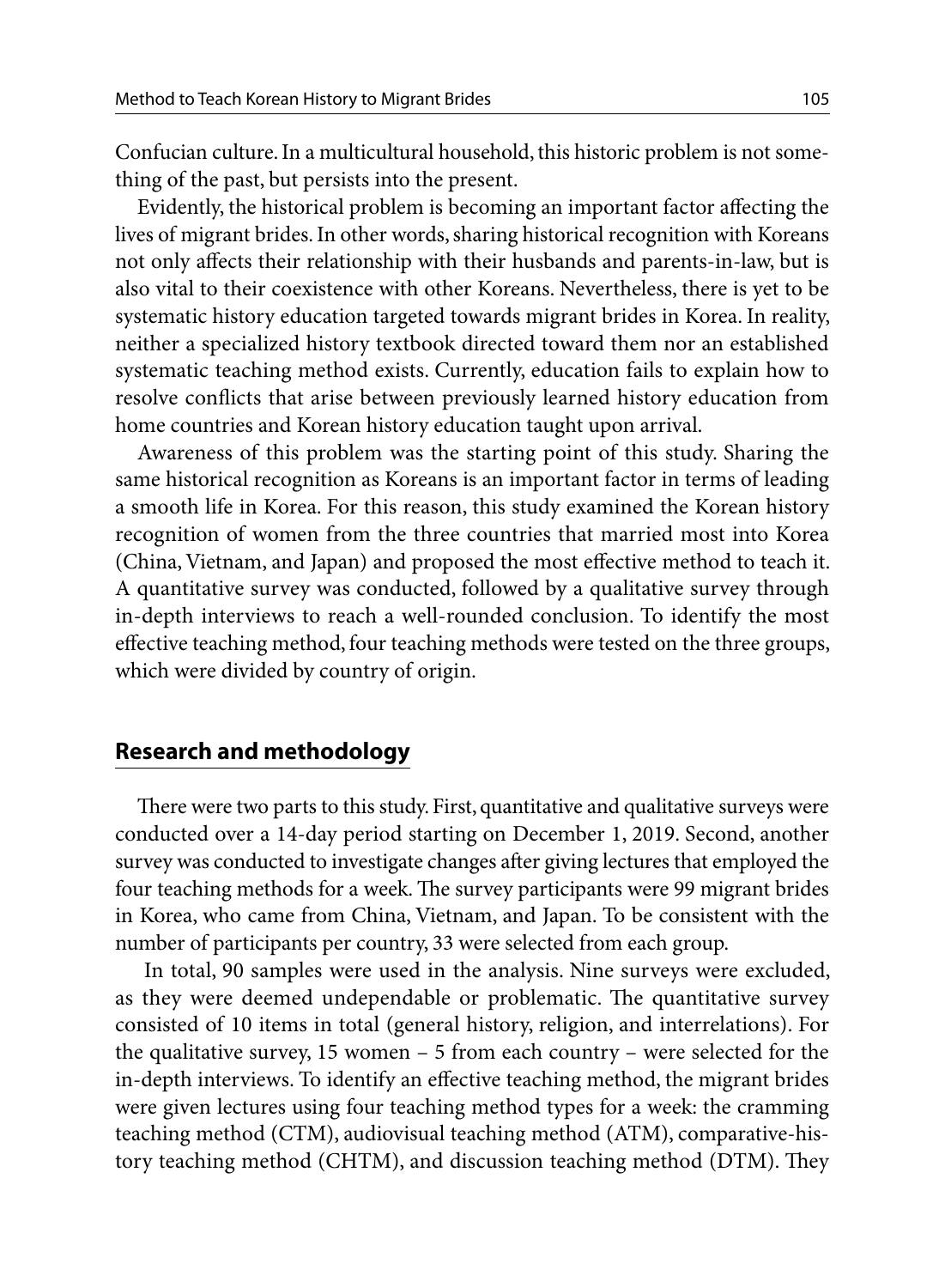were then surveyed on the method they most preferred (Moon, Nam, & Kim, 2014; 2017). The investigation led to the finding of meaningful outcomes.

The purpose of this study was to find a way to effectively teach Korean history to migrant brides coming to Korea. Women from the three countries were selected as the subjects of this study because of their shared commonalities of Confucian culture (Nam, Kim, & Kim, 2016) and the history of engaging in war with Korea. Through quantitative and qualitative surveys, it was possible to identify the difficulties and problems migrant brides face when accepting the history of a foreign country. Careful attention is considered necessary when teaching history to those in a similar cultural sphere since there is a history of cultural clashes. There is also the possibility that previously learned history in their mother countries becomes an obstacle when accepting the history and culture of the target country, and past history continues into and impacts the present time.

# **Sample: Degree of Korean history recognition**

As of 2020, 137,094 migrant brides are married to Korean men, of which 86% are from China, Vietnam, and Japan. The highest number are women from China including those who are Korean-Chinese at 44% (60,324), followed by those from Vietnam at 32% (44,172) and Japan at 10% (14,184) (Monthly Report of Korea Immigration Service (April, 2020), Ministry of Justice). In this regard, how should the women from these countries, who constitute the majority of migrant brides in Korea, be educated on Korean history? Before developing a systematic approach to education, the degree of recognition of basic Korean history was investigated with a focus on general historical knowledge, religion and culture, and relations between the two countries.

|                                                       | China                    |                         |                          | Vietnam                 | Japan                  |                         |
|-------------------------------------------------------|--------------------------|-------------------------|--------------------------|-------------------------|------------------------|-------------------------|
| Category                                              | $Cor-$<br>rect<br>answer | In-<br>corect<br>asnwer | $Cor-$<br>rect<br>answer | In-<br>corect<br>asnwer | Cor-<br>rect<br>answer | In-<br>corect<br>asnwer |
| 1. How long is Korean history?                        | 18%                      | 82%                     | 40%                      | 60%                     | 33%                    | 67%                     |
| 2. Who is the finding person of China?                | 24%                      | 76%                     | 59%                      | 41%                     | 61%                    | 39%                     |
| 3. What is the average length of Korean<br>dynasties? | 13%                      | 87%                     | 48%                      | 52%                     | 28%                    | 72%                     |

**Table 1.** Degree of recognition of migrant brides from the three countries of general Korean history as well as religion and culture (n=90)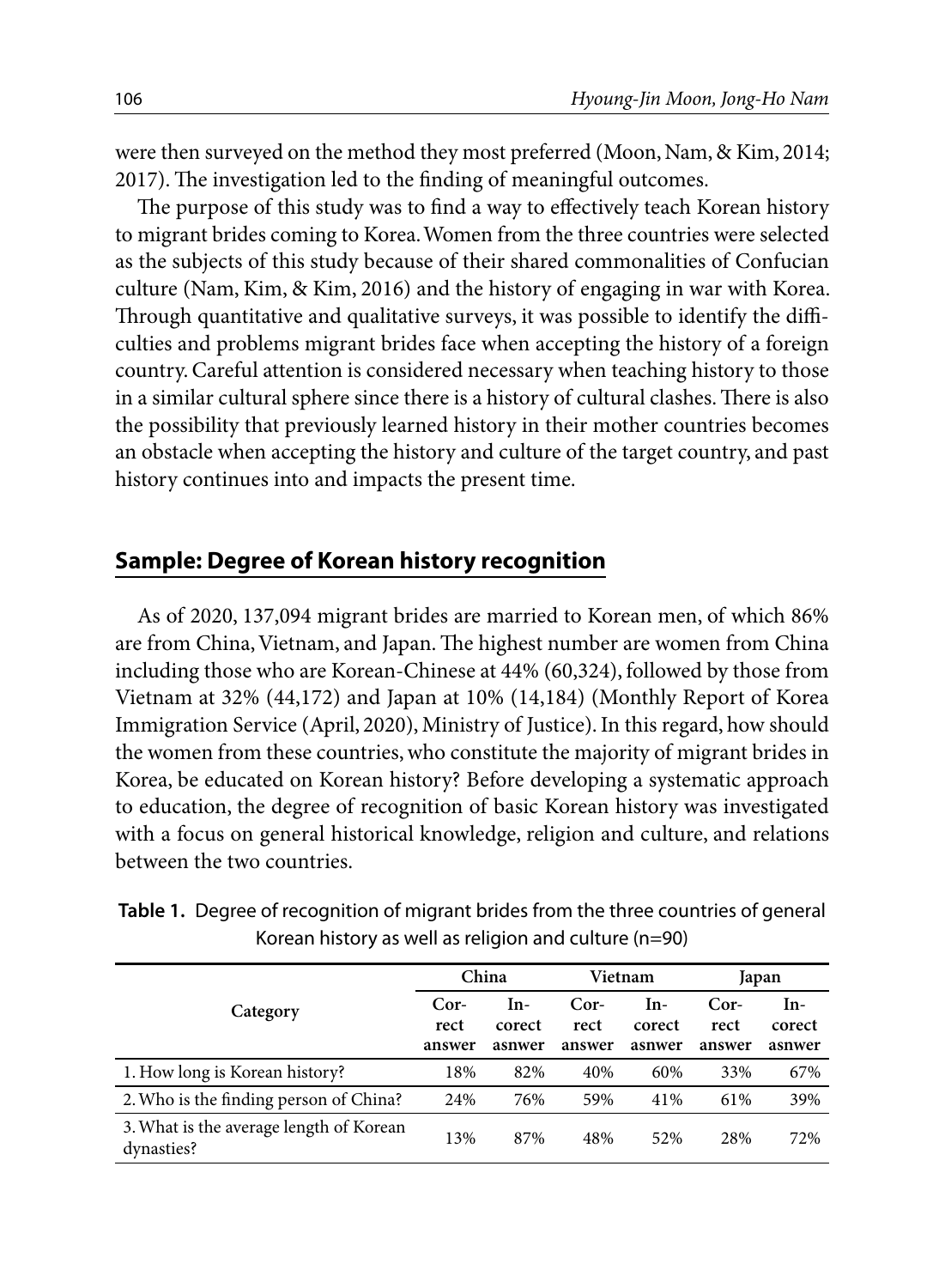|                                                      | China                  |                         | Vietnam                  |                           | Japan                  |                         |
|------------------------------------------------------|------------------------|-------------------------|--------------------------|---------------------------|------------------------|-------------------------|
| Category                                             | Cor-<br>rect<br>answer | In-<br>corect<br>asnwer | $Cor-$<br>rect<br>answer | $In-$<br>corect<br>asnwer | Cor-<br>rect<br>answer | In-<br>corect<br>asnwer |
| 4. What is the indigenous faith of<br>Koreans?       | 19%                    | 81%                     | 41%                      | 59%                       | 20%                    | 80%                     |
| 5. Who created Hangeul?                              | 56%                    | 44%                     | 54%                      | 46%                       | 63%                    | 37%                     |
| 6. What is the color that Koreans favor<br>the most? | 33%                    | 67%                     | 32%                      | 68%                       | 38%                    | 62%                     |

According to Table 1, the degree of recognition of Korean history as well as religion and culture by migrant brides from the three countries was not high and the rate of correct answers varied depending on their country of origin. Those from China and Japan tended to observe Korean history from the historical viewpoint of their own countries (Kim & Jeong, 2004; Yu, 2005), while those from Vietnam formed knowledge based on what they were taught, as the country is historically less involved than the other two countries.

Specifically, migrant brides from China had the lowest rate of correct answers (13%) for the question on the average length of Korean dynasties. This is because no Chinese-formed dynasty survived more than 300 years during the traditional era. Furthermore, for the question on the timespan of Korea's history, they had difficulty grasping that Korea has a history of 5,000 years (including the beginning of Korea in the Dangun legend). This is because the history of their own country spans about 3,000 years. This tendency was also evident in their responses to "What is the indigenous religion in Korea?" For this, 43% of Chinese migrant brides wrongly answered Confucianism, and only 19% gave the correct answer: "no religion (shamanism)." Migrant brides from Japan displayed similar tendencies as their Chinese counterparts, in that they had a low rate of correct answers for questions on indigenous religion (20%) and average length of Korean dynasties (28%). They tended to consider as important the influence of Japan's Shintoism, their indigenous faith, in Korea during the Japanese colonial period (33%). In addition, they had difficulty recognizing (rate of incorrect answers of 72%) that the average length of Korean dynasties is more than 500 years, because dynasty shifts frequently occurred during the Japanese traditional era. On the other hand, unlike their Chinese and Japanese counterparts, migrant brides from Vietnam relied on learned knowledge, as their country is historically less involved than the two other countries. As a result, the women from Vietnam had a higher rate of correct answers than those from China and Japan for the four questions on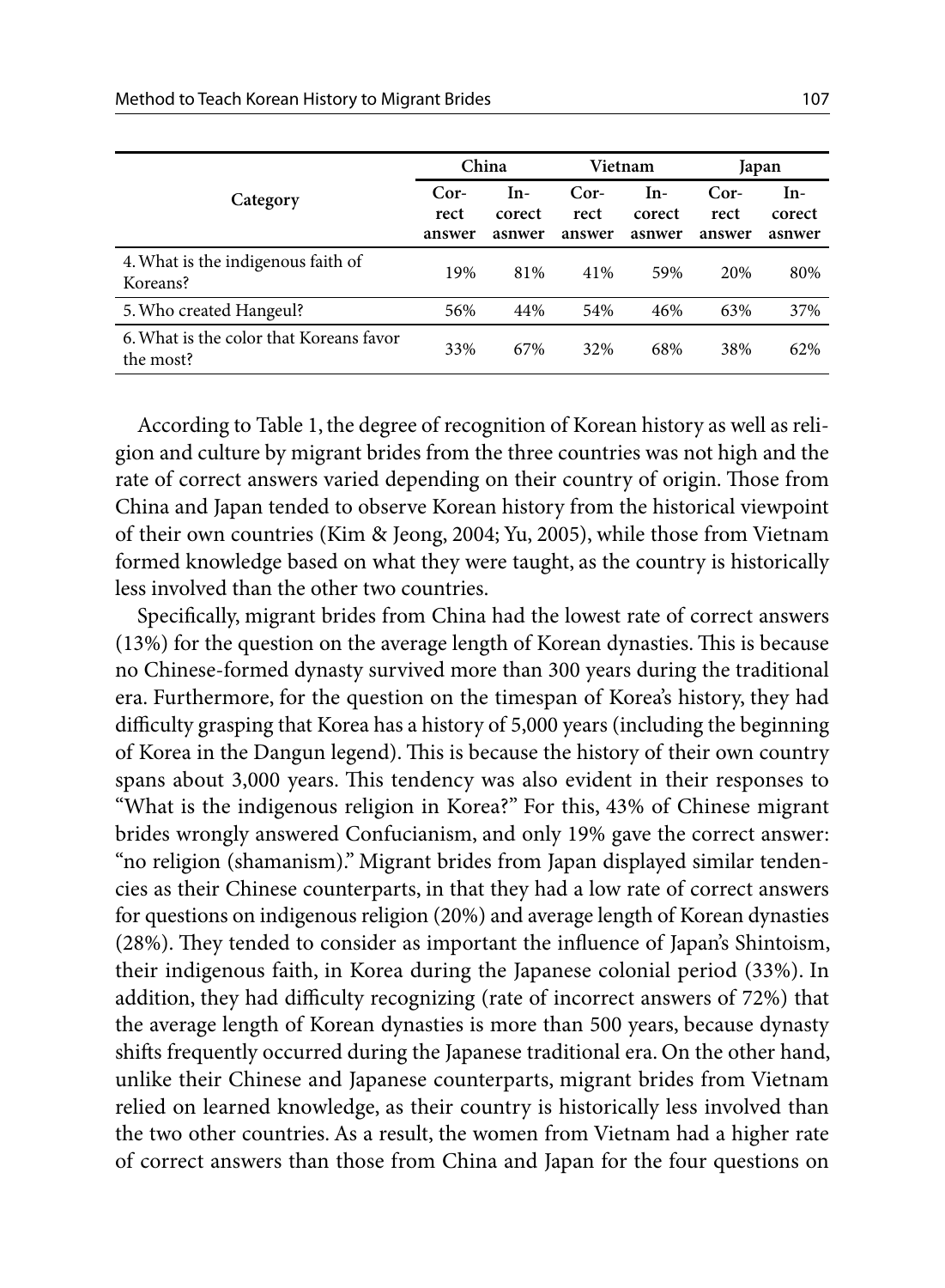the length of Korean history (40%), beginning of Korea (59%), average length of Korean dynasties (48%), and indigenous religion (41%).

The migrant brides from the three countries were also surveyed on the degree of recognition of the historical relation between Korea and their home country. A common question on the size of Korea's economy was also asked.

|                                                          |                   | China              |                   | Vietnam            | Japan             |                    |
|----------------------------------------------------------|-------------------|--------------------|-------------------|--------------------|-------------------|--------------------|
| Category                                                 | Correct<br>answer | Incorect<br>asnwer | Correct<br>answer | Incorect<br>asnwer | Correct<br>answer | Incorect<br>asnwer |
| 1. When did the Korean War<br>take place?                | 51%               | 49%                | 38%               | 62%                | 25%               | 75%                |
| 2. When did the Imjin War<br>take place?                 | 38%               | 62%                | 31%               | 69%                | 43%               | 57%                |
| 3. When did Korea become<br>involved in the Vietnam War? | 35%               | 65%                | 63%               | 37%                | 29%               | 71%                |
| 4. The Korean economy ranks<br>$10th$ in the world.      | 35%               | 65%                | 37%               | 63%                | 28%               | 72%                |

**Table 2.** Degree of recognition of migrant brides from the three countries of the relation between Korea and their home country (n=90)

Based on the wars between Korea and China, Vietnam, and Japan during the traditional era, the questions provided in Table 2 investigated how migrant brides perceived the relation between Korea and their mother countries. In the case of the Korean War that started in 1950, women from China had a relatively high rate of correct answers (51%) compared to those from Japan (25%) and Vietnam (38%), since the Chinese army sent soldiers on a massive scale under the pretext of "resisting America and aiding Korea" (Choi & Moon, 2006). Regarding the Imjin War, in which Japan invaded Korea in 1592, the highest rate of correct responses was from the Japanese migrant brides (43%). Likewise, the Korean army entered the Vietnam War (war with America in the process of unifying Vietnam, 1960–1975) as an ally of the United States, and the migrant brides from Vietnam regard it as playing an important role in the relation between Korea and Vietnam. The rate of correct responses was 63%.

In-depth interviews were conducted to analyze how the migrant brides perceived the relation between Korea and their home countries, which investigated their thoughts on who caused the war, how it proceeded, and the consequences thereof. The interviews revealed that Chinese migrant brides remember the Korean War as fighting against American imperialism by supporting North Korea. The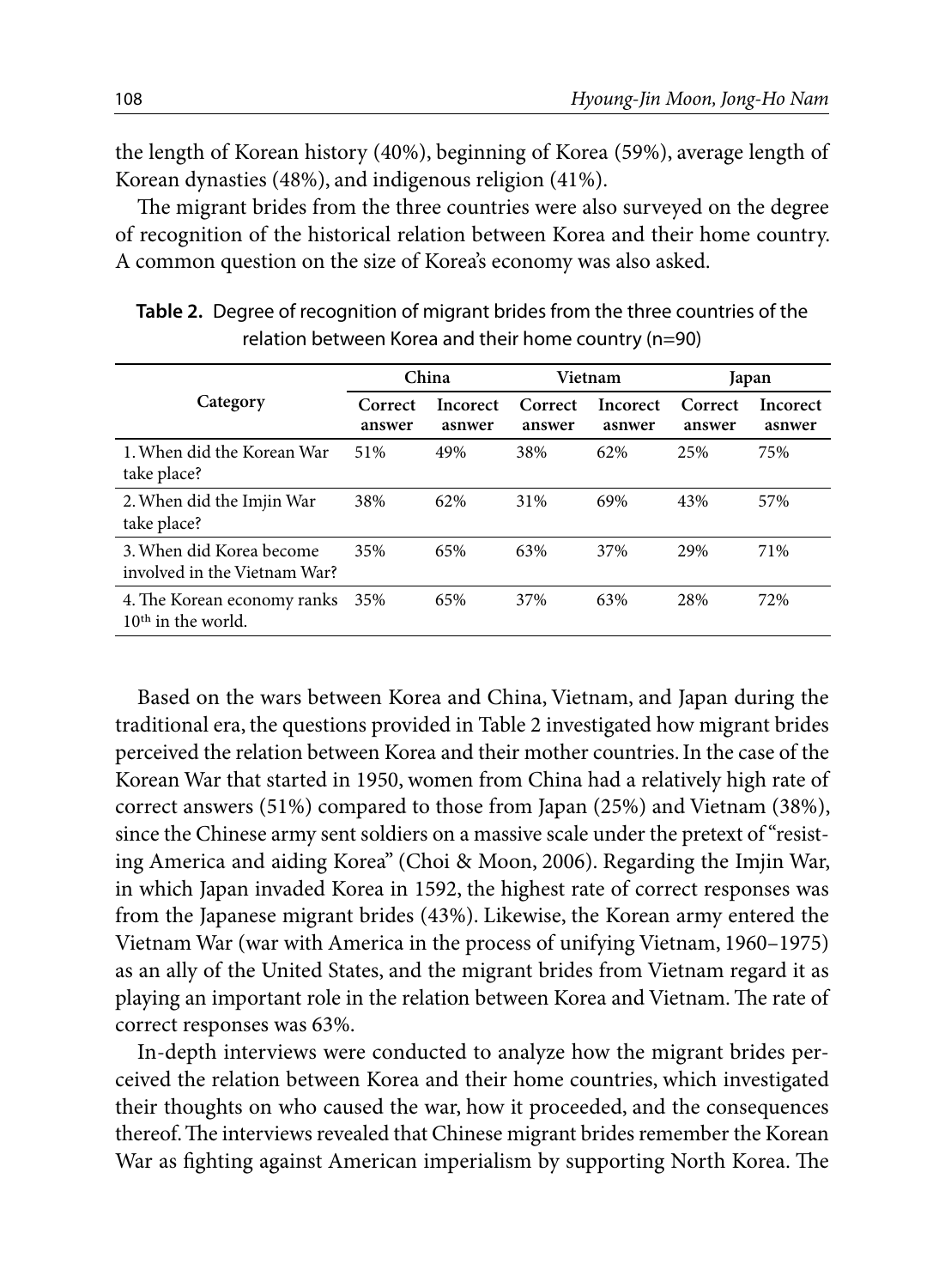migrant brides from Japan also held distorted views in that "despite causing much pain during Japan's colonization of Korea for 36 years between 1910 and 1945, such as prohibiting the use of the Korean language, it also provided much support to Korea." On the other hand, the migrant brides from Vietnam were proud that their country defeated the United States and other powerful countries during the Vietnam War.

The findings of the quantitative and qualitative surveys show that the migrant brides from the three countries tended to recognize Korean history through knowledge previously acquired in their home countries. Based on the quantitative and qualitative findings of Korean history recognition by migrant brides from the three countries, a more effective teaching method was explored. Table 3 summarizes the results of the survey on the most effective teaching method from the views of the migrant brides.

| Category                                   | $\%$ |
|--------------------------------------------|------|
| Cramming teaching method (CTM)             | 31%  |
| Audiovisual teaching method (ATM)          | 36%  |
| Comparative-history teaching method (CHTM) | 23%  |
| Discussion teaching method (DTM)           | 11%  |

**Table 3.** Which teaching method was most effective for you? (n=90)

The migrant brides from the three countries chose ATM as most effective (36%), followed by CTM (31%), CHTM (23%), and DTM (11%). Table 4 summarizes the findings regarding the most preferred teaching method for each country.

| Category    | China | Vietnam | Japan |
|-------------|-------|---------|-------|
| <b>CTM</b>  | 30%   | 41%     | 21%   |
| <b>ATM</b>  | 34%   | 35%     | 38%   |
| <b>CHTM</b> | 25%   | 10%     | 34%   |
| <b>DTM</b>  | 101%  | 14%     | 7%    |

**Table 4.** What is your most preferred teaching method? (n=90)

While migrant brides from Vietnam preferred CTM, where they take in what is taught by a teacher, those from China and Japan preferred ATM for learning Korean history, which entails watching and listening to material. Since China, Vietnam, and Japan share the Confucian culture, they all indicated their different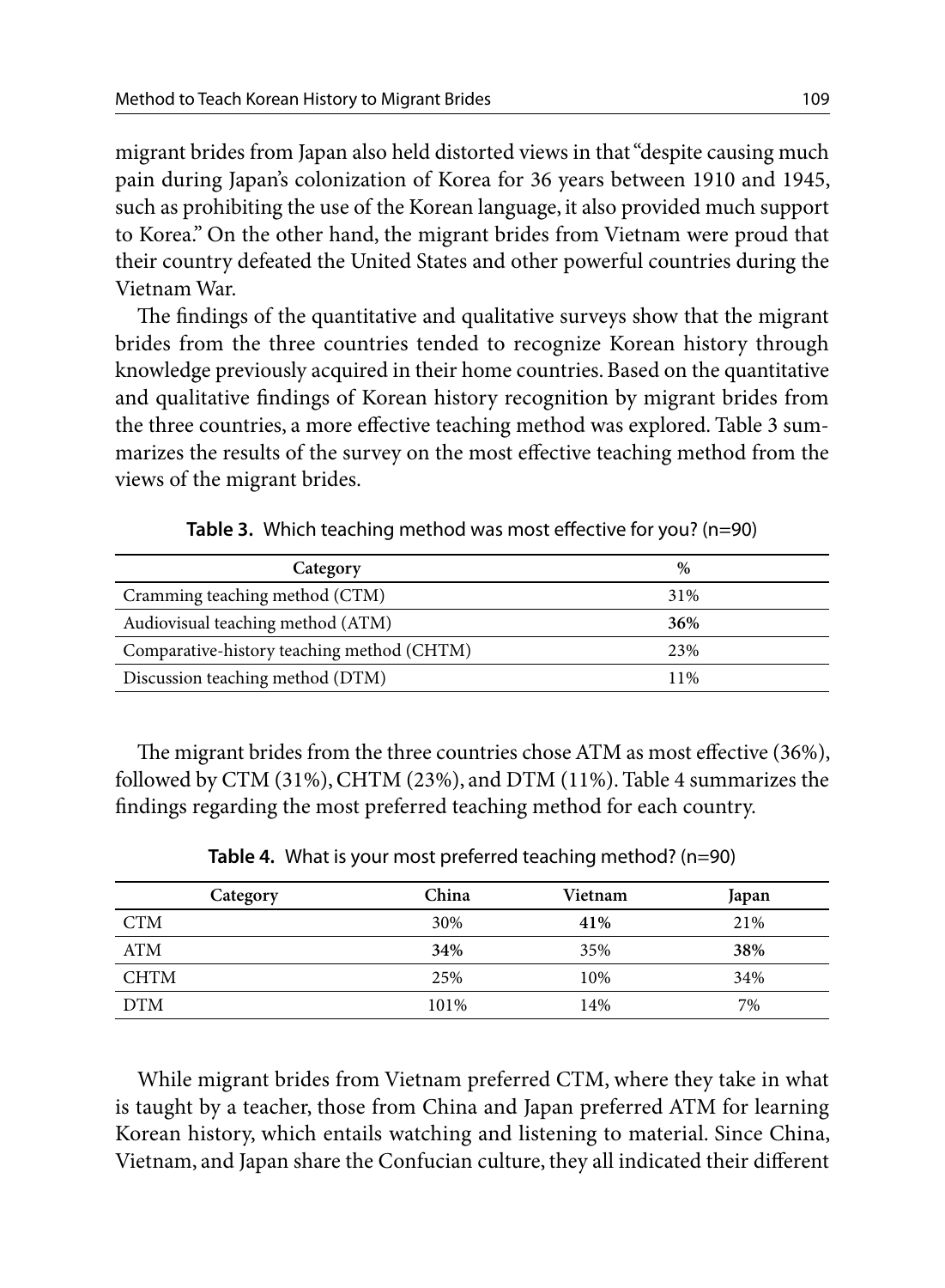degrees of preference for CTM (Moon & Nam, 2018) (Vietnam (41%), China (30%), and Japan (21%)). Furthermore, the women from countries with stronger conflicting relations and cultural clashes with Korea–Japan colonized Korea for 36 years (1910–1945) and China invaded Korea several times – attempted to understand Korean history by comparing it with the history of their home country.

# **Results: The most effective teaching method**

To examine changes from the most effective and preferred teaching methods, four types of teaching methods were implemented for a week (December 15–21, 2019). The migrant brides from China, Vietnam, and Japan were divided into 3 classes in respect to their countries of origin with 30 people in each, and the 4 teaching methods were employed during all lectures for each class. For each teaching method, three topics were taught for two hours.

Specifically, for CTM, the Korean dynasties were divided into four periods: the three Kingdoms of Korea (BC 57–918), Goryeo Kingdom (918–1392), Joseon dynasty (1392–1910), and the period when Korea was under Japanese rule (1910– 1945). The characteristics, religion, and culture of each dynasty were presented. Next, for ATM, three topics were selected – the effects of Confucianism on people's thoughts and behaviour, cases of Korea-Japan conflicts during the Japanese colonial period, and spread and acceptance of culture (e.g., Japanese animations, K-pop) – and a relevant video was shown. The migrant brides then evaluated the learning effect of the video. Furthermore, for CTM, three major historical events that took place between Korea and each of the three countries were selected: the Imjin War (Japanese invasion of Korea in 1592), Korean War (Chinese support for North Korea by sending its army when North Korea invaded the South in 1950), and Vietnam War (Korea sent its army to fight in the war). A two-hour lecture was presented on each. Last, for DTM, three topics were selected: Korean dining, housing culture, and rites of passage. Participants were required to evaluate the usefulness of the discussions.

After 24 hours of lectures over a one-week period, the participants were asked: "What is the most effective method for understanding the interrelationships between the three countries and Korean history and culture?" Table 5 provides the results for this question.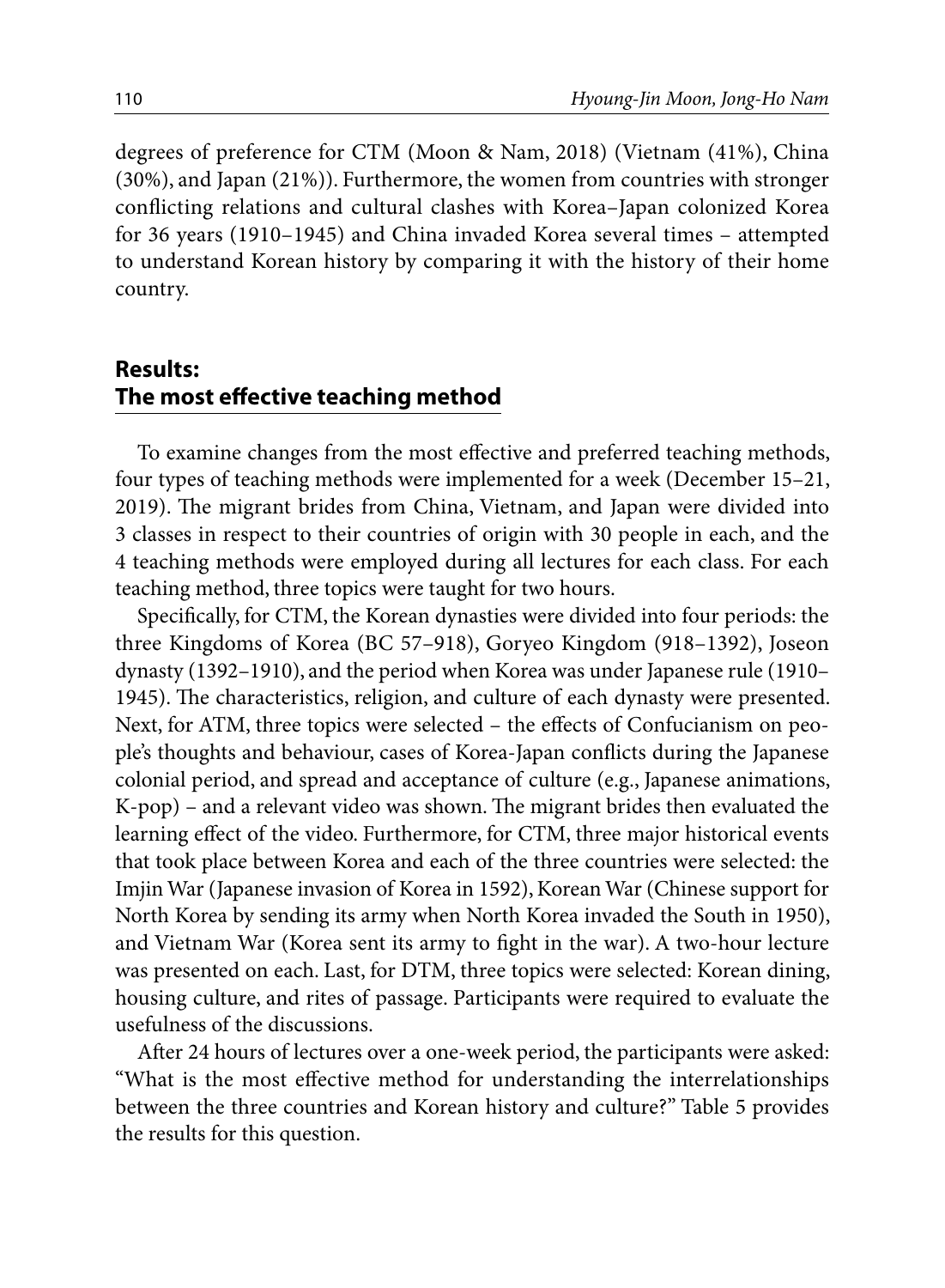|             | %  |    |  |
|-------------|----|----|--|
| Category    |    | a  |  |
| <b>CTM</b>  | 31 | 22 |  |
| <b>ATM</b>  | 36 | 33 |  |
| <b>CHTM</b> | 23 | 36 |  |
| <b>DTM</b>  | 11 | 10 |  |

**Table 5.** What is the most effective teaching method for you? (n=90)

Note: Before the education  $= b$ : After the education  $= a$ 

A noteworthy finding is the change in the response for the most effective teaching method compared to the time before participating in the survey. Prior to the survey, migrant brides selected ATM (36%) as the most effective method for understanding Korean history. However, after experiencing the four types of teaching methods for one-week, they indicated CHTM as the most effective (36%), followed by ATM (33%). Table 6 shows the results.

|             |     | China |     | Vietnam |     | Japan |  |
|-------------|-----|-------|-----|---------|-----|-------|--|
| Category    | b   | a     | b   | a       | b   | a     |  |
| <b>CTM</b>  | 30% | 16%   | 41% | 24%     | 21% | 23%   |  |
| <b>ATM</b>  | 34% | 30%   | 35% | 40%     | 38% | 29%   |  |
| <b>CHTM</b> | 25% | 35%   | 10% | 30%     | 34% | 42%   |  |
| <b>DTM</b>  | 11% | 19%   | 14% | 6%      | 7%  | 6%    |  |

**Table 6.** What is your most preferred teaching method? (n=90)

Note: Before the education  $= b$ : After the education  $= a$ 

This change is also apparent in the responses for the most preferred teaching method. Migrant brides from China and Japan indicated a preference for ATM prior to the survey (China (34%), Japan (38%)), but after the lectures, they preferred CHTM (China (35%), and Japan (42%)). On the other hand, Vietnamese migrant brides initially preferred CTM (41%), but switched to ATM (40%) after the lectures.

These findings imply that while ATM is undoubtedly an effective teaching method, as it arouses interest and is dynamic, CHTM is the more effective method when trying to understand the history of neighboring countries where historical clashes and conflicts exist. According to the level of preference for CHTM, the preference of Japanese migrant brides increased more than that of the Chinese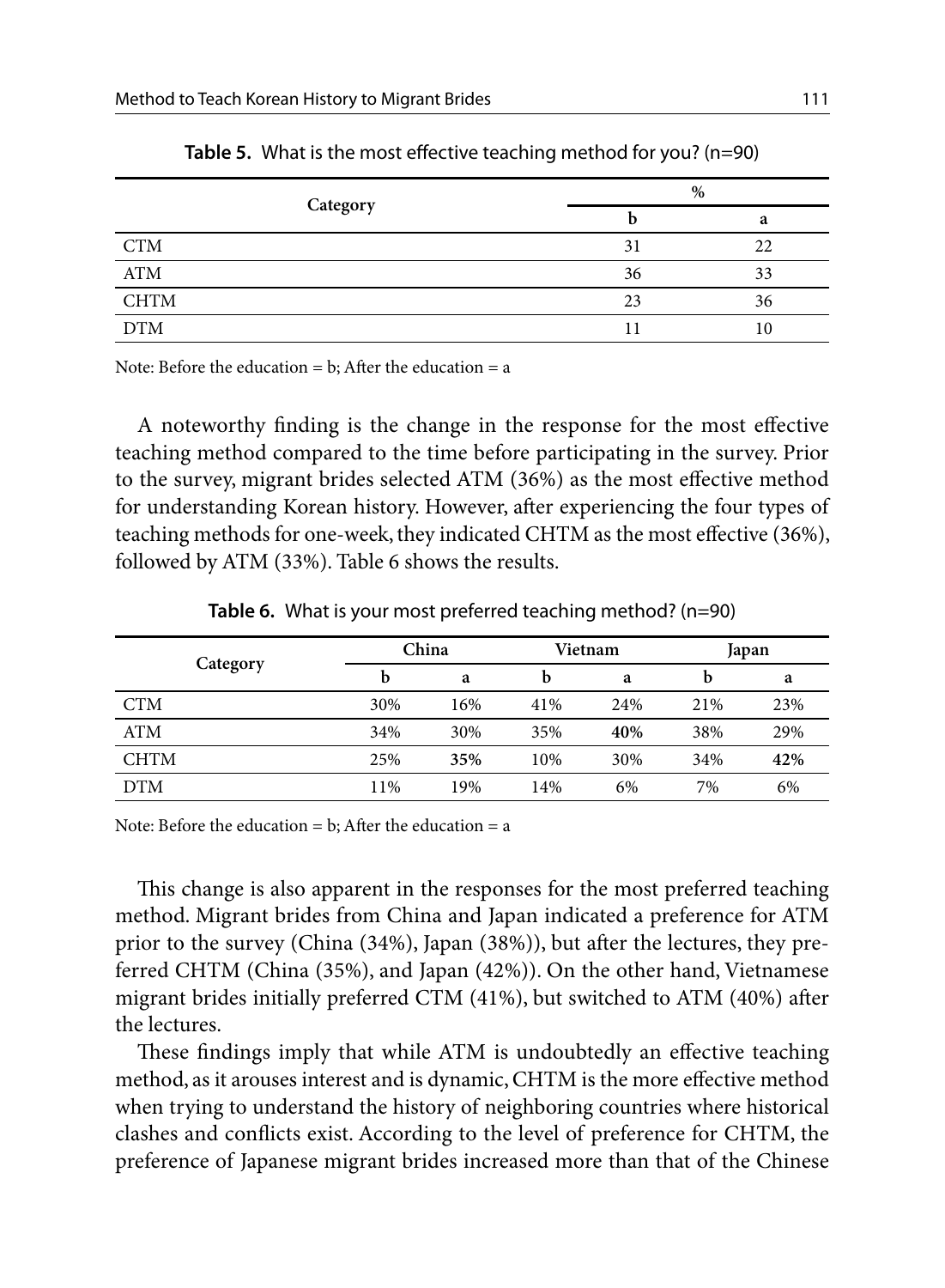(Japanese: from 38% to 42%, Chinese: from 34% to 35%), which supports the aforementioned.

When attempting to understand the history of neighboring countries, the findings of this study demonstrate that the larger the conflict between two countries, the more effective is CTM for reducing a culture clash and learning the history of a target country. The reason the women preferred CHTM was investigated to clarify its usefulness, as shown in Table 7.

| Category                                   | $\%$ |
|--------------------------------------------|------|
| Identify differences                       | 17%  |
| Decrease cultural conflicts                | 42%  |
| Expand understanding of Korean culture     | 27%  |
| Objectively observe and understand history | 14%  |

**Table 7.** Why do you prefer the comparative-history teaching method?

It was found that through CHTM, the migrant brides were able to decrease the discrepancy between the historical knowledge learned in their home country and that in Korea (42%). The teaching method also expanded their understanding of Korean culture (27%). In short, it was demonstrated that CHTM, which points out differences between two countries, is most effective in bringing about acceptance of the history of neighboring countries.

## **Conclusion**

This study investigated the most effective method of teaching Korean history to migrant brides from China, Vietnam, and Japan. It was shown that before participating in the survey, the women from China and Japan preferred ATM, which aroused interest, and those from Vietnam preferred CTM. However, after a week of lectures, the Chinese and Japanese migrant brides preferred CHTM. The preference of the Vietnamese migrant brides for CHTM increased most by 20%.

The study found that CHTM, which mutually compares the history of two countries, was most effective for teaching the history of neighboring countries where conflicts still exist. In other words, in the cases of the three East Asian countries (Korea, China, and Japan), there were limitations to accepting the history of their neighbors because this history was taught based on nationalism-oriented narratives (Wang, 2005).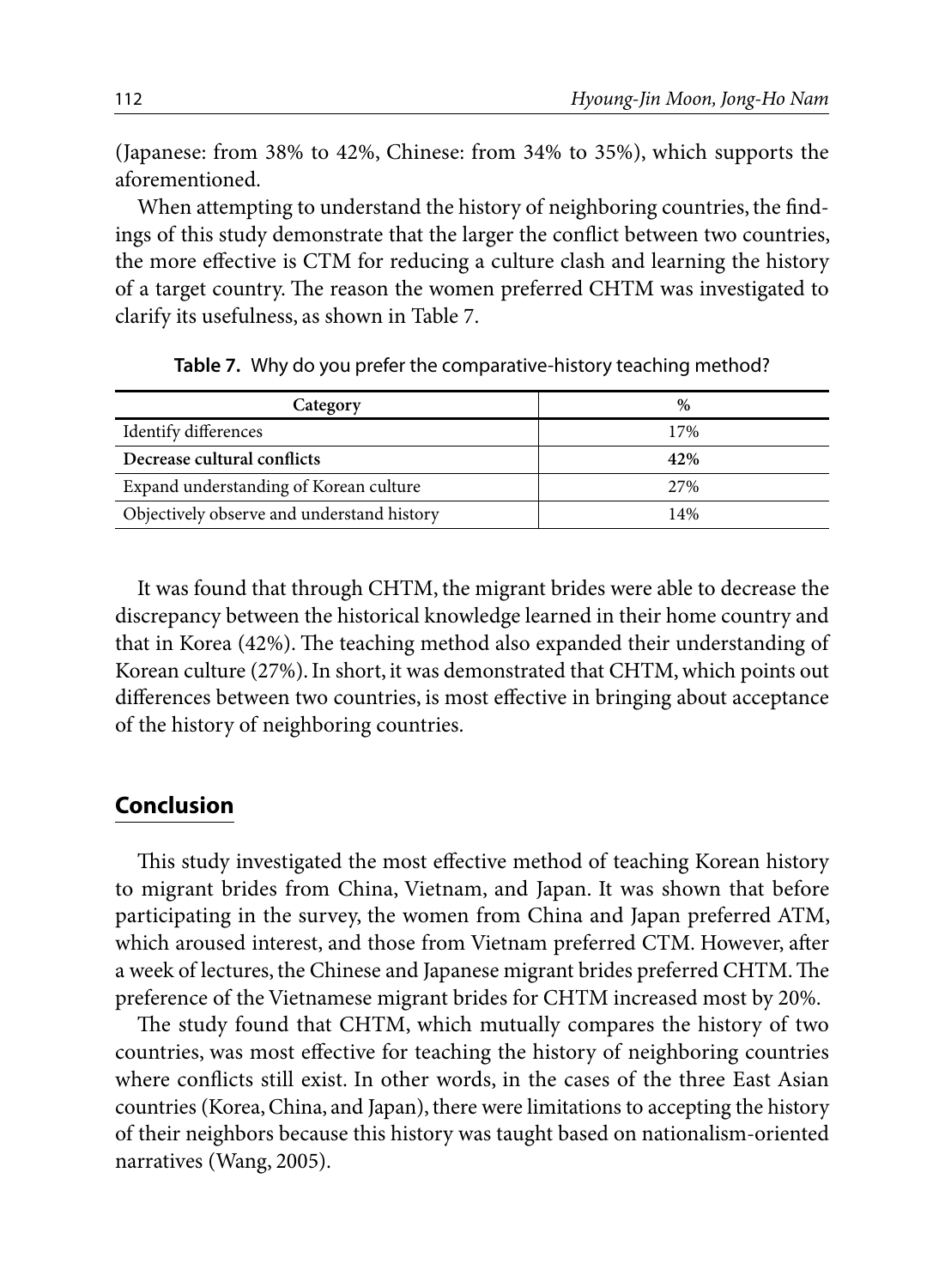This tendency became more apparent for countries where invasions and antagonism persisted. In the case of Korea, China, and Japan, while there were periods of cordiality, wars were frequent and there is the somber history of colonization, which made room for the subjective interpretation of criticizing the other country or emphasizing the superiority of one's own history (Kim, 2005). Furthermore, this phenomenon worsened when some politicians used history to rile the other country or educate the people as a means to further their political career. As a result, they became obstacles for the migrant brides in accepting the history of Korea.

According to the findings of this study, CTM, which is based on facts and compares the history between the home and target country, is the most effective for migrant brides in bringing about acceptance of the history of another country.

#### **References**

2020 Annual Report on Korea Immigration Service, Ministry of Justice.

- Choi, Kap-soon & Moon, Hyong-jin. (2006). Korean modern history in Chinese high school texts (1949–2003). *Journal of History and Culture*, 24th Edition, 392–399.
- Ha, Jong-moon. (2005). *Japan's conservative shift in political situation and problems of rightwing textbooks*. Seoul: Koguryo Research Foundation, 259–291.
- Han, Sang-bok & Gwon, Tae-hwan. (1994). *Joseon race in Yanbian, China.* Seoul. Seoul National University Press, 25–35.
- Hwang, Yu-bok. (2002). *Shedding light on the society and culture of Joseon Race in China*. Liaoning: People's Publisher, 179–197.
- Kim, Ji-hoon & Jeong, Young-soon. (2004). Korea and Korean history in recent Chinese history textbooks for middle and high schools. *Research on the Modern History of China.*  23, 178–179.
- Kim, Han-jung. (2005). *Korea, China and Japan's recognition of modern history and education*. Seoul: Koguryo Research Foundation, 25–60.
- Lee, Gwang-gyu. (1994). *Korean-Chinese people*. Seoul: Iljogak, 124–150.
- Moon, Hyoung-jin, Nam, Jong-ho & Kim, Yongdeog. (2014). New measures for the improvement of history education for Chinese students in South Korea*. The New Educational Review*, 37(3), 54–55.
- Moon, Hyoung-jin, Nam, Jong-ho, & Kim, Yongdeog. (2017). New measures to improve Korean culture education for Chinese Students in South Korea: Focusing on racial differences. *The New Educational Review*, 50(4), 146–158.
- Moon, Hyoung-jin & Nam, Jong-ho. (2018). Study on the effect of Chinese Confucian ideas on Korean youth education & culture and teaching method – Based on the data of university students. *The New Educational Review*, *54*(4), 51–61.
- Nam, Jong-ho, Kim, Insik & Kim, Yongdeog. (2016). Social science education offered by Chinese departments in Korean universities. *The New Educational Review*, 44(2), 17–18.